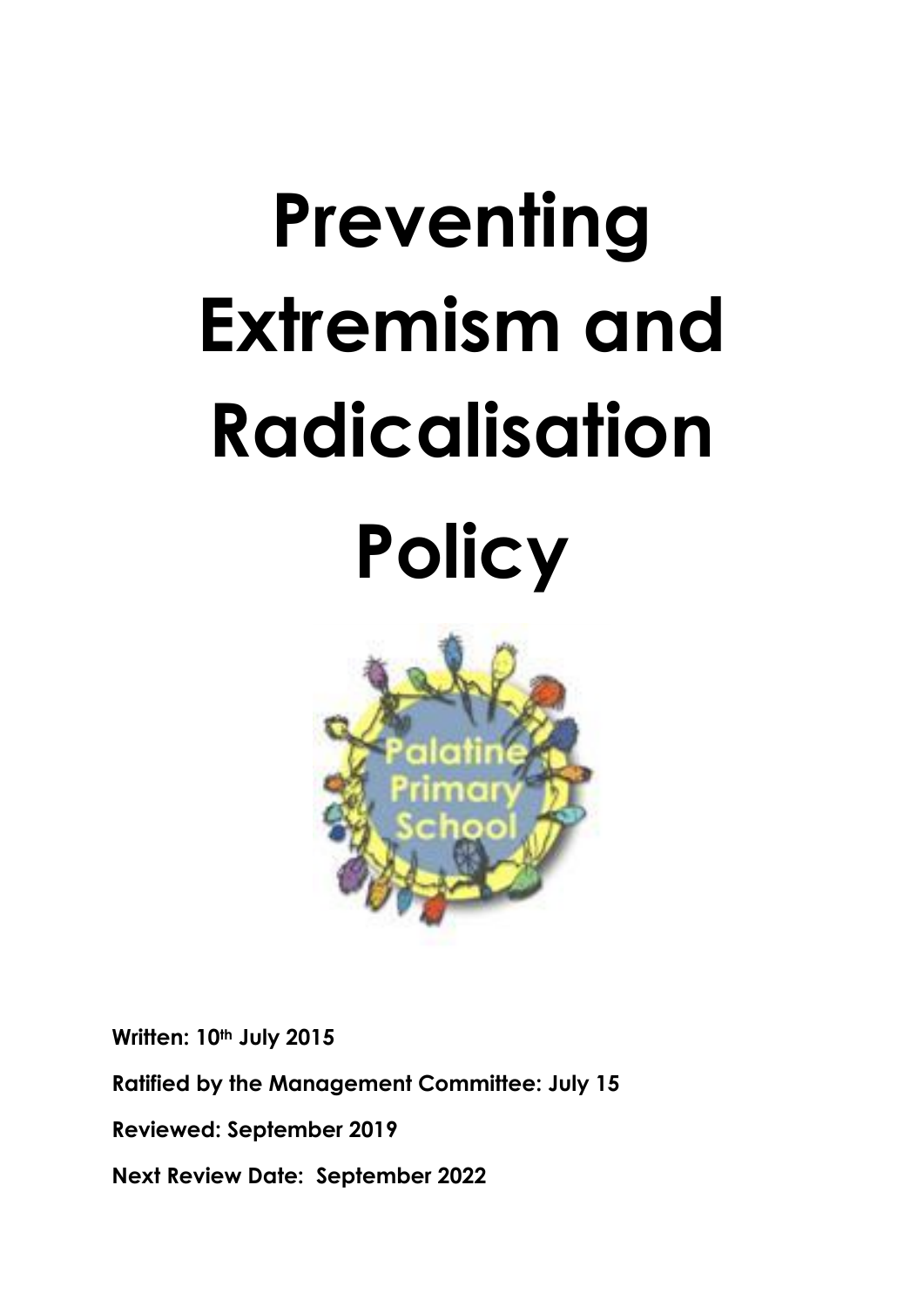Radicalisation is defined as an act or process of making a person more radical or favouring of extreme or fundamental change in political, economic or social conditions, institutes or habits of mind.

 $\mathcal{L}_{\text{max}}$  is defined as the holding of extreme political or  $\mathcal{L}_{\text{max}}$ 

Palatine Primary is fully committed to safeguarding and promoting the welfare of all its pupils and staff. We all recognise that safeguarding against radicalisation and extremisms are no different than safeguarding. The following policy sets our principles and practice to protect our community from being radicalised or exposed to extremist views.

## **Principles:**

The Counter Terrorism and Security Act 2015 comes into force from 1st July 2015. As a 'specified authority' as set out in schedule 6 of the Act, Palatine Primary School Leaders, Staff and Governors must;

- Establish or use existing mechanisms for understanding the risk of extremism.
- Ensure staff understand the risk and build capabilities to deal with it.
- Communicate and promote the importance of the duty.
- Ensure staff implement their duty effectively.
- All Governors and staff will have an understanding of what radicalisation and extremism are and why we need to be vigilant in school.
- All Governors and staff will know what the schools policy of on antiradicalisation and extremism is and will follow the policy should issues arise.

## **Practice:**

At Palatine Primary School we will:

- Ensure effective partnership working with other local agencies, e.g. LA, police, health, etc.
- Share appropriate information.
- Maintain appropriate and accurate records.
- Assess local risk of extremism (including Far Right extremism).
- Demonstrate we are protecting children.
- Developing clear protocol for visiting speakers.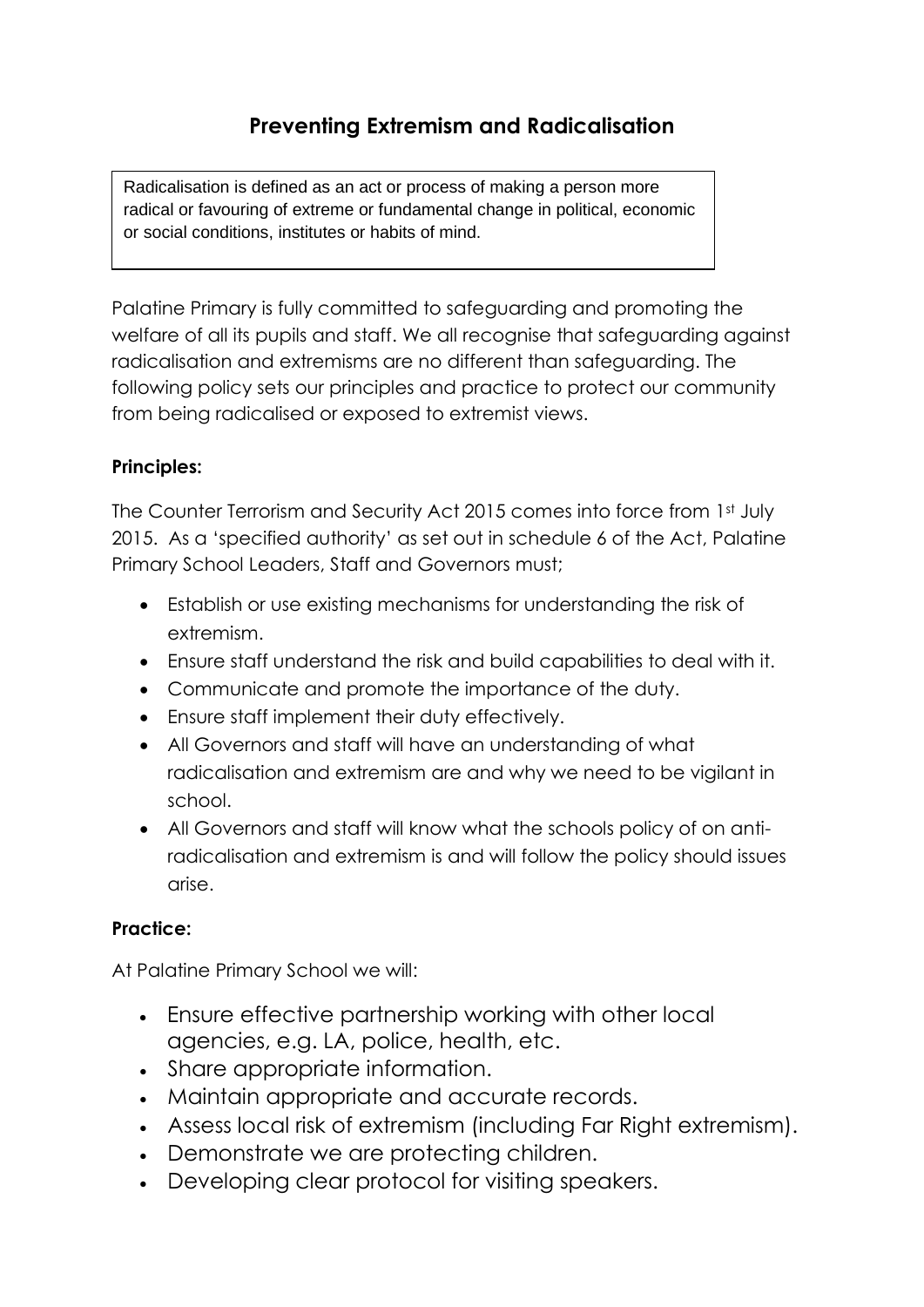- Ensure our safeguarding policy takes account of LA policies and procedures.
- Train staff to give them knowledge and confidence.
- Ensure there are robust ICT protocols that filter out extremist materials.
- Ensure that school buildings are not ever used to give a platform to extremists.

## **School Curriculum**

 At Palatine Primary we will teach a broad and balanced curriculum, as required by the DfE statutory national curriculum framework, which promotes the spiritual, moral, cultural, mental and physical development of pupils and prepares them for the opportunities, responsibilities and experiences of life, as well as promoting community cohesion.

Examples of this are delivered across all subjects but also through the PSD, RE.

- We will ensure that all pupils understand the dangers of radicalisation and exposure to extremist views and that the teaching helps pupils build resilience against such activities and know what to do if they experience them.
- We encourage our pupils to be confident, have self-belief, show respect and tolerance.
- Pupils are taught to be aware of the dangers in today's society and recognise where there might be dangers.
- Pupils are taught to seek help from an adult if they are upset or concerned about anything they see on any forms of media, or actually witness.

## **Indicators of Vulnerability to Radicalisation or Extremism**

- **Identity Crisis** the pupil is distanced from their cultural / religious heritage and feels uncomfortable about their place in society.
- **Personal Crisis** the pupil may be experiencing family tensions, a sense of isolation and low self-esteem. They may have dissociated from their existing friendship group and become involved with a new and different group of friends. They may be searching for answers to questions about identity, faith and belonging.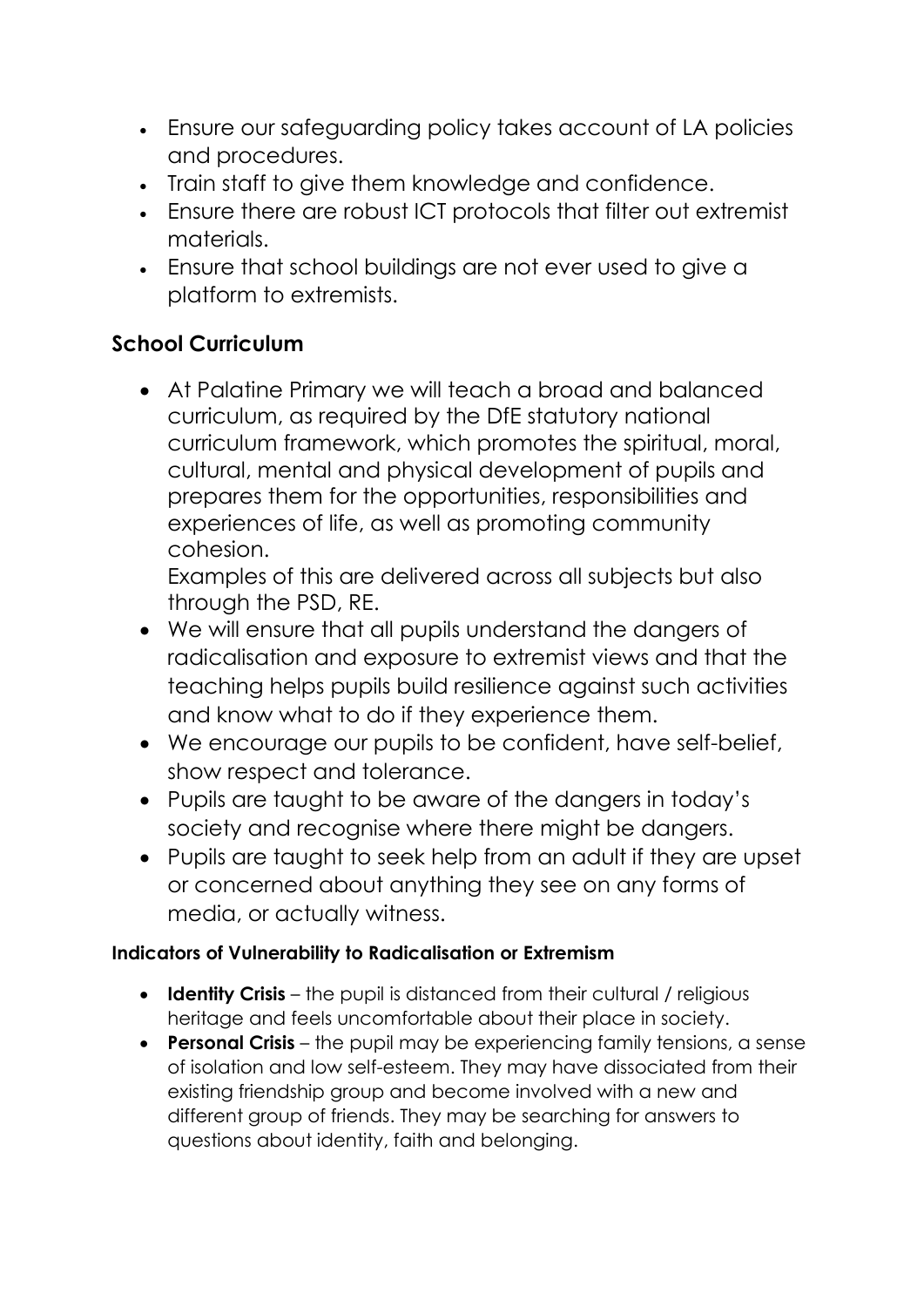- **Personal Circumstances** migration, local community tensions and events affecting the pupil's country or region of origin may contribute to a sense of grievance that is triggered by personal experience of racism or discrimination or aspects of Government policy.
- **Unmet Aspirations** the pupil may have perceptions of injustice, a feeling of failure and/or rejection of community life.
- **Experiences of Criminality** which may include involvement with criminal groups, imprisonment, and poor resettlement / reintegration.
- **Special Educational Need** pupils may experience difficulties with social interaction, empathy with others, understanding the consequences of their actions and awareness of the motivations of others.

However, this list is not exhaustive, nor does it mean that all young people experiencing the above are at risk of radicalisation for the purposes of violent extremism.

#### **More critical risk factors could include:**

- Being in contact with extremist recruiters.
- Accessing violent extremist websites, especially those with a social networking element.
- Possessing or accessing violent extremist literature.
- Using extremist narratives and a global ideology to explain personal disadvantage.
- Justifying the use of violence to solve societal issues.
- Joining or seeking to join extremist organisations.
- Significant changes to appearance and / or behaviour.
- Experiencing a high level of social isolation resulting in issues of identity crisis and / or personal crisis.

## **Behaviours that may indicate radicalisation or extreme views;**

- Spending increasing time in the company of other suspected extremists.
- Changing their style of dress or personal appearance to fit with the group.
- Day-to-day behaviour becoming increasingly centred on an extremist ideology, group or cause.
- Loss of interest in other friends and activities not associated with the extremist ideology, group or cause.
- Possession of materials or symbols associated with an extremist cause.
- Attempts to recruit others to the group/cause.
- Communications with others that suggests identification with a group, cause or ideology.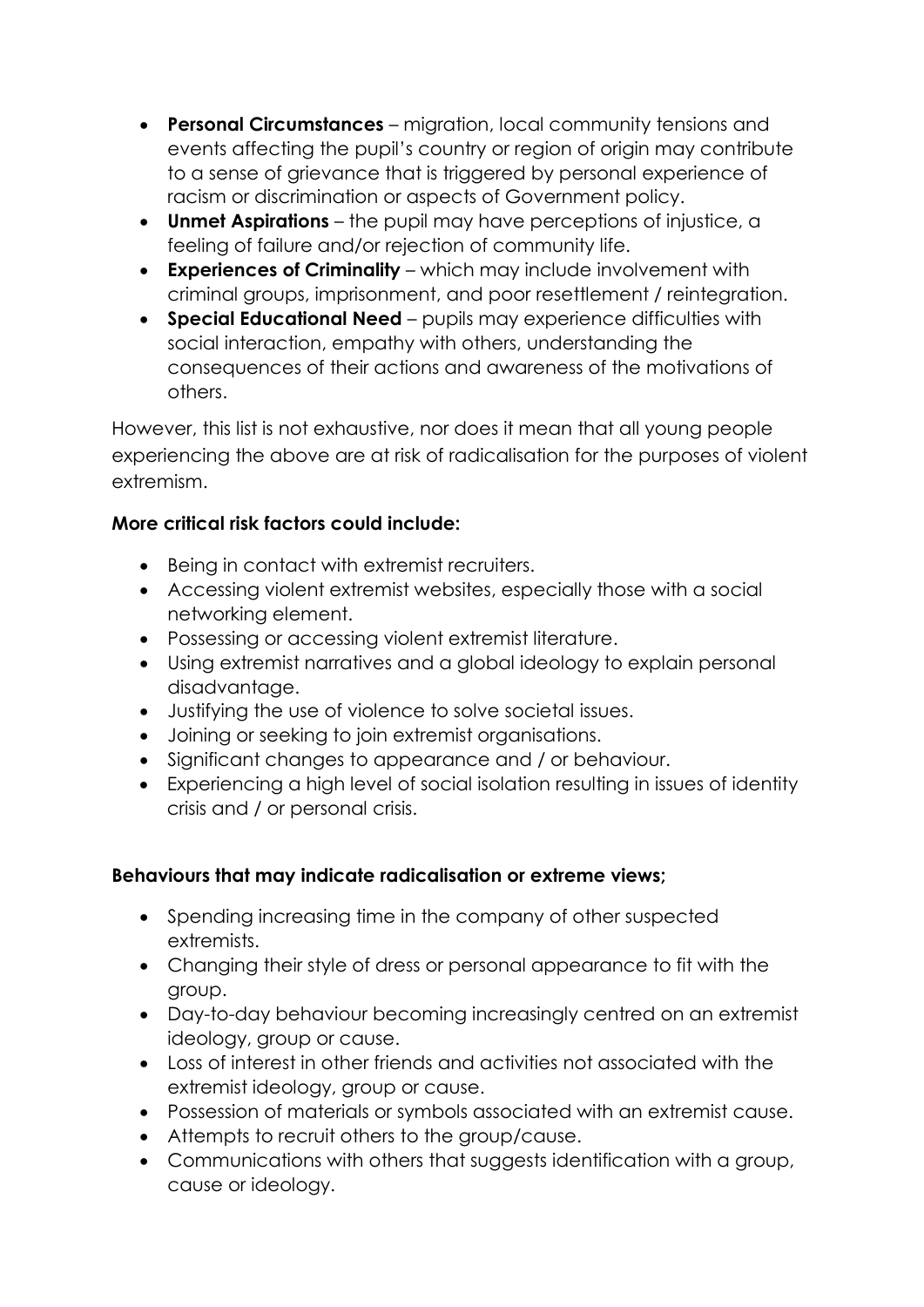- Using insulting or derogatory names for another group.
- Increase in prejudice-related incidents committed by that person, these may include;
	- Physical or verbal assault.
	- Provocative behaviour.
	- Damage to property.
	- Derogatory name calling.
	- Possession of prejudice-related materials.
	- Prejudice related ridicule or name calling.
	- Inappropriate forms of address.
	- Refusal to co-operate.
	- Attempts to recruit to prejudice-related organisations.
	- Condoning or supporting violence towards others.

#### **Procedures for Referrals**

- It is important to remain vigilant and fully informed about the issues which affect the local area and society in which we teach, we must not succumb to the belief that radicalisation or extremism 'could not happen here'. Early intervention is essential and staff must have the confidence to challenge and intervene.
- The Designated Safeguarding Lead(s) will deal swiftly with any referrals made by staff or any concerns reported by staff. The HT/SLT will discuss the most appropriate action on a case-by-case basis and will decide when a referral to external agencies is needed such as CHANEL.
- As with any child protection referral staff must be made aware that if they do not agree with a decision not to refer they can make the referral themselves and will be given the contact details to do so.

#### **Staff Training**

Through training and staff meetings, we will ensure that our staff are fully aware of the threats, risks and vulnerabilities that are linked to radicalisation and extremism, that they remain aware of the process of radicalisation, how this can be identified early on and how we can support pupils to ensure they are resilient and are able to resist involvement in radical or extreme activities.